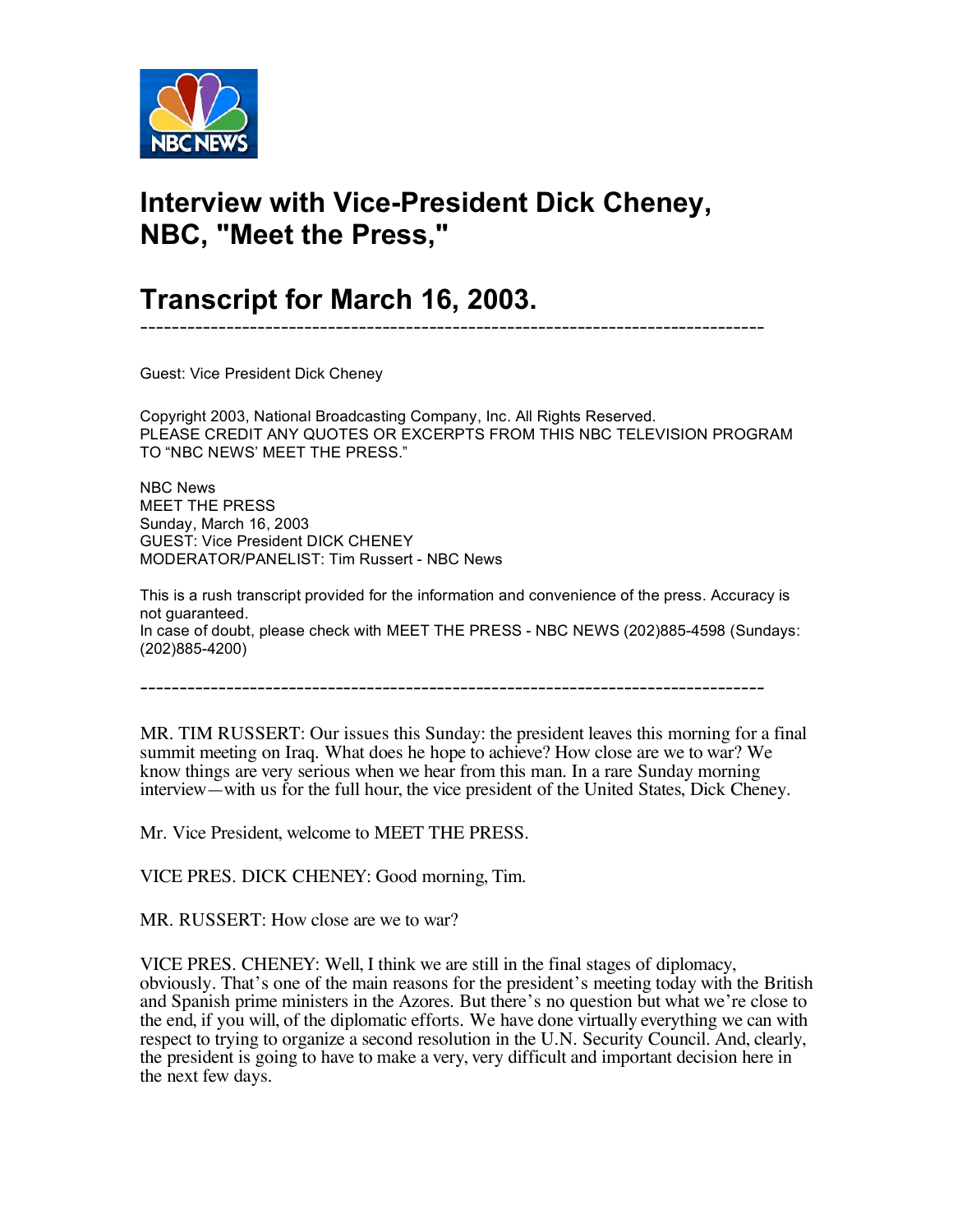MR. RUSSERT: What could Saddam Hussein do to stop war?

VICE PRES. CHENEY: Well, the difficulty here is it's—he's clearly rejected, up till now, all efforts, time after time after time. And we have had 12 years and some 17 resolutions now. Each step along the way he had the opportunity to do what he was called upon to do by the U.N. Security Council. Each time he has rejected it. I'm not sure now, no matter what he said, that anyone would believe him. We have, Tim, been down this effort now for six months at the U.N. with the enactment of 1441. We asked for a declaration of all of his WMD come clean. He refused to do that. He's, again, continued to do everything he could to thwart the inspectors.I'm hard-put to specify what it is he could do with credibility at this stage that would alter the outcome.

He's always had the option of coming clean, of complying with the resolution, of giving up all of his weapons of mass destruction, of making his scientists available without fear of retribution, turning over the anthrax, and the VX nerve agent, and the sarin, and of the other capabilities he has developed, and he has consistently refused. And if he were to sit here today and say, "OK, now I'll do it," I'm not sure anybody would think that had credibility.

MR. RUSSERT: If he did come forward and say, you know, "The British laid out six benchmarks. I have decided to turn a new leaf. Here's the VX, here's the mustard gas, here's the anthrax, here's all the records. I will go on television, denounce weapons of mass destruction, you can take any scientists you want out of Iraq, all I ask is that I can stay here in power."

VICE PRES. CHENEY: Well, I think we are at the point where—it's hard for me to conceive of him doing that. And pure speculation that he might do such a thing. And, of course, the problem we have is what we have seen in the past is that even on those occasions after the '91 Gulf War when we did strip him of certain capabilities, when the inspectors were able to go in through the work of defectors, for example, and destroy significant capabilities that he had acquired, and that as soon as they were gone, he was right back in business again.

And I think that would be the fear here, that even if he were tomorrow to give everything up, if he stays in power, we have to assume that as soon as the world is looking the other way and preoccupied with other issues, he will be back again rebuilding his BW and CW capabilities, and once again reconstituting his nuclear program. He has pursued nuclear weapons for over 20 years. Done absolutely everything he could to try to acquire that capability and if he were to cough up whatever he has in that regard now, even if it was complete and total, we have to assume tomorrow he would be right back in business again.

MR. RUSSERT: So bottom line, he would have to disarm completely and leave the country?

VICE PRES. CHENEY: I think that would be the only acceptable outcome I can think of at this point, but obviously, we can continue to try to work through the United Nations and work diplomacy to try to arrive at an acceptable outcome. To date, we haven't been successful.

MR. RUSSERT: Many Americans and many people around the world are asking one question: Why is it acceptable for the United States to lead a military attack against a nation that has not attacked the United States? What's your answer?

VICE PRES. CHENEY: Tim, we have, I think admittedly, a new and unique set of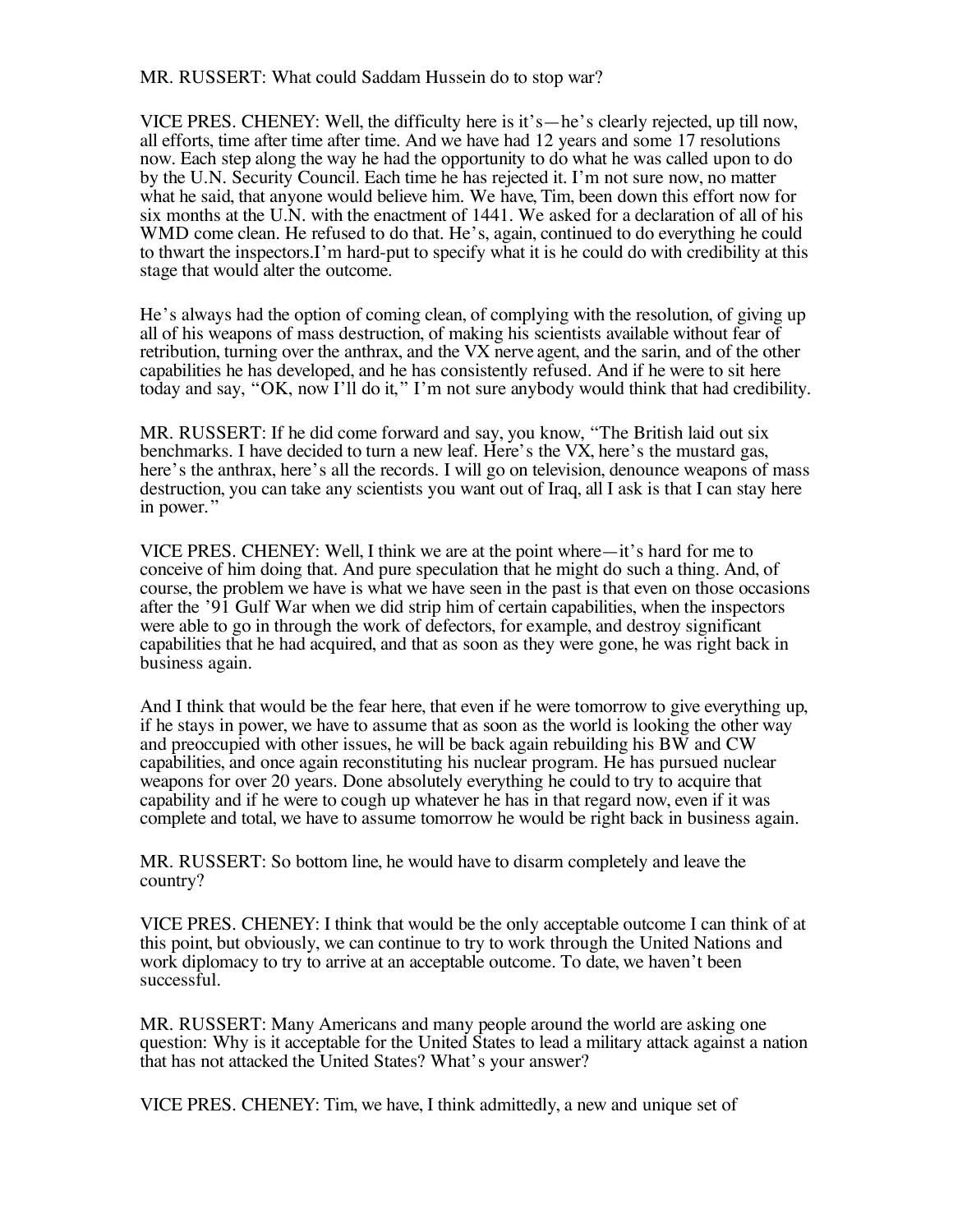circumstances we're trying to deal with here. If you think back to the way we were organized in the last century, the 20th century, to deal with threats to the United States, or to our friends and allies, we had to deal with large states, significant military forces, intercontinental ballistic missiles, the kinds of threats we dealt with throughout the period of the Cold War, all of that changed on September 11 of a year and a half ago. Since that time, we've had to deal with the proposition that truly deadly weapons could be delivered to the United States by a handful of terrorists. We saw on 9/11 19 men hijack aircraft with airline tickets and box cutters, kill 3,000 Americans in a couple of hours. That attack would pale into insignificance compared to what could happen, for example, if they had a nuclear weapon and detonated it in the middle of one of our cities, or if they had unleashed weapons of mass destruction, biological weapons of some kind, smallpox or anthrax, on a major attack on the United States. That's a whole different proposition for us to think about, how we deal with that.

And at the front of our concerns as we try the deal with these issues is the proposition that the al-Qaeda organization is absolutely determined to do everything they can to acquire chemical, biological and nuclear weapons. We found ample evidence of that in the camps and the tunnels and the caves in Afghanistan. We see evidence of it in the interrogations that we have been able to do now on many of the al-Qaeda members that have been captured. We know that they have done everything they could to acquire those capabilities over the years, and we also are confident that if they ever do acquire that kind of capability, there's no doubt they'll use it. There's absolutely nothing to restrain them from doing that.

If you look back at our strategies that we used in the 20th century, specifically, say vis-a-vis the Soviet Union during the Cold War, we had a policy of containment, alliances, NATO in particular very successful at containing the Soviet Union, a policy of deterrence we could hold at risk, those things that they valued with our ballistic missiles and we were able to forestall a conflict throughout that whole period of time; enormously successful policy.

Then you look at the proposition of a handful of terrorists operating in a part of the world where they find sanctuary and safe haven in a rogue state or in an area that's not even really governed by anybody, developing these capabilities to use against the United States. And how do you apply containment to that situation? How do you deter a terrorist when there's nothing they value that they're prepared to defend, when they're prepared even to sacrifice their own lives in the effort to kill Americans and there's no piece of real estate that they value highly enough so that a concept of deterrence works.

We have to think new thoughts about how we deal with that threat, and so when we look at the kind of strategy we want to pursue, we do a number of things. We, obviously, want to defend the homeland, so we spend an enormous amount of time and effort trying to make it a tougher target, but we know defense isn't enough. You've got to have good offense, and we've gone aggressively after the terrorists wherever we can find them. We worked the financial circuits and the intelligence and law enforcement efforts. We've had great success there recently; Khalid Shaikh Mohammed and others.

But we also have to address the question of where might these terrorists acquire weapons of mass destruction, chemical weapons, biological weapons, nuclear weapons? And Saddam Hussein becomes a prime suspect in that regard because of his past track record and because we know he has, in fact, developed these kinds of capabilities, chemical and biological weapons. We know he's used chemical weapons. We know he's reconstituted these programs since the Gulf War. We know he's out trying once again to produce nuclear weapons and we know that he has a long-standing relationship with various terrorist groups, including the al-Qaeda organization.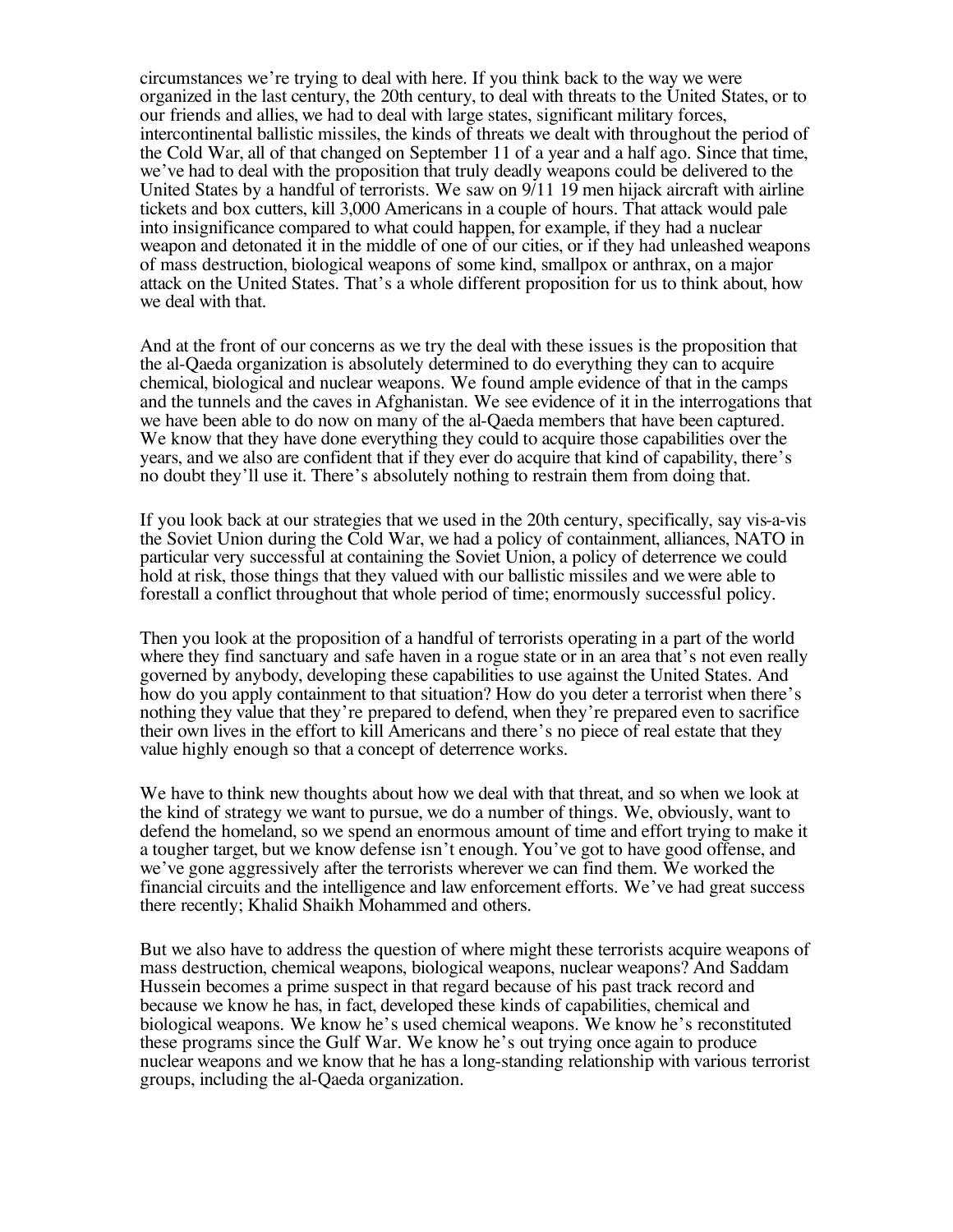Now, if we simply sit back and operate by 20th century standards with respect to national security strategy, in terms of how we're going to deal with this, we say wait until we are hit by an identifiable attack from Iraq, the consequences could be devastating for the United States. We have to be prepared to prevent that from happening. I have argued in the past, and would again, if we had been able to pre-empt the attacks of 9/11 would we have done it? And I think absolutely. I think the American people would have supported it. We have to be prepared now to take the kind of bold action that's being contemplated with respect to Iraq in order to ensure that we don't get hit with a devastating attack when the terrorists' organization gets married up with a rogue state that's willing to provide it with the kinds of deadly capabilities that Saddam Hussein has developed and used over the years.

MR. RUSSERT: French President Jacques Chirac said this morning that perhaps there could be a deadline of 30 days or 60 days and he may be able to buy into that. What would be wrong for the United States to say to the world, "OK. We're going to give Saddam 30 days or 60 days and put some pressure on the French to step up and have a united front against Saddam Hussein"?

VICE PRES. CHENEY: Well, that's exactly what we've been doing for 12 years, Tim. And that's what 1441 was all about, the U.N. Security Council resolution that was passed last fall. We negotiated that with the French and with the other members of the U.N. Security Council. We got a 15-to-nothing vote on it. It said that unless he came into compliance, serious consequences would follow. He clearly is not in compliance. He continues to be in material breach. We've now gone through the process that was envisioned in 1441 of extensive consultation with the other members of the U.N. Security Council, and we're approaching the point where further delay helps no one but Saddam Hussein.

The more time passes, the more time he's got to work on developing new capabilities excuse me-the more time he's got to position his forces to attack or to try to mount and support terrorists operations against our forces in the region or elsewhere. We've run out this string for 12 years and 17 resolutions in the U.N. Security Council. Now, with all due respect to the French, if you look back at their track record, they have consistently opposed efforts to hold Saddam Hussein accountable for his actions.

MR. RUSSERT: Is it because of their financial dealings?

VICE PRES. CHENEY: I can't say that. I don't know. Excuse me. I know, for example, in '95, when there was an effort to pass a resolution, the Security Council finding him in material breach, France opposed it. In '96, when there was an effort to pass a resolution condemning Saddam Hussein for his slaughter of the Kurds, France opposed it. In '97, when there was an effort to block travel by his intelligence and military officials, France opposed it. In '98, France announced he was free of all weapons of mass destruction something nobody believed. And in '99, of course, they opposed the creation UNMOVIC, the existing inspection regime, that they now want to place their total faith in with respect to trying to disarm Saddam Hussein. Given that pattern of behavior, it's difficult for us to believe that 30 days or 60 more days are going to change anything.

MR. RUSSERT: That's a non-starter?

VICE PRES. CHENEY: I think it is.

MR. RUSSERT: The Los Angeles Times wrote an editorial about the administration and its rationale for war. And let me read it to you and give you a chance to respond: "The Bush administration's months of attempts to justify quick military action against Iraq have been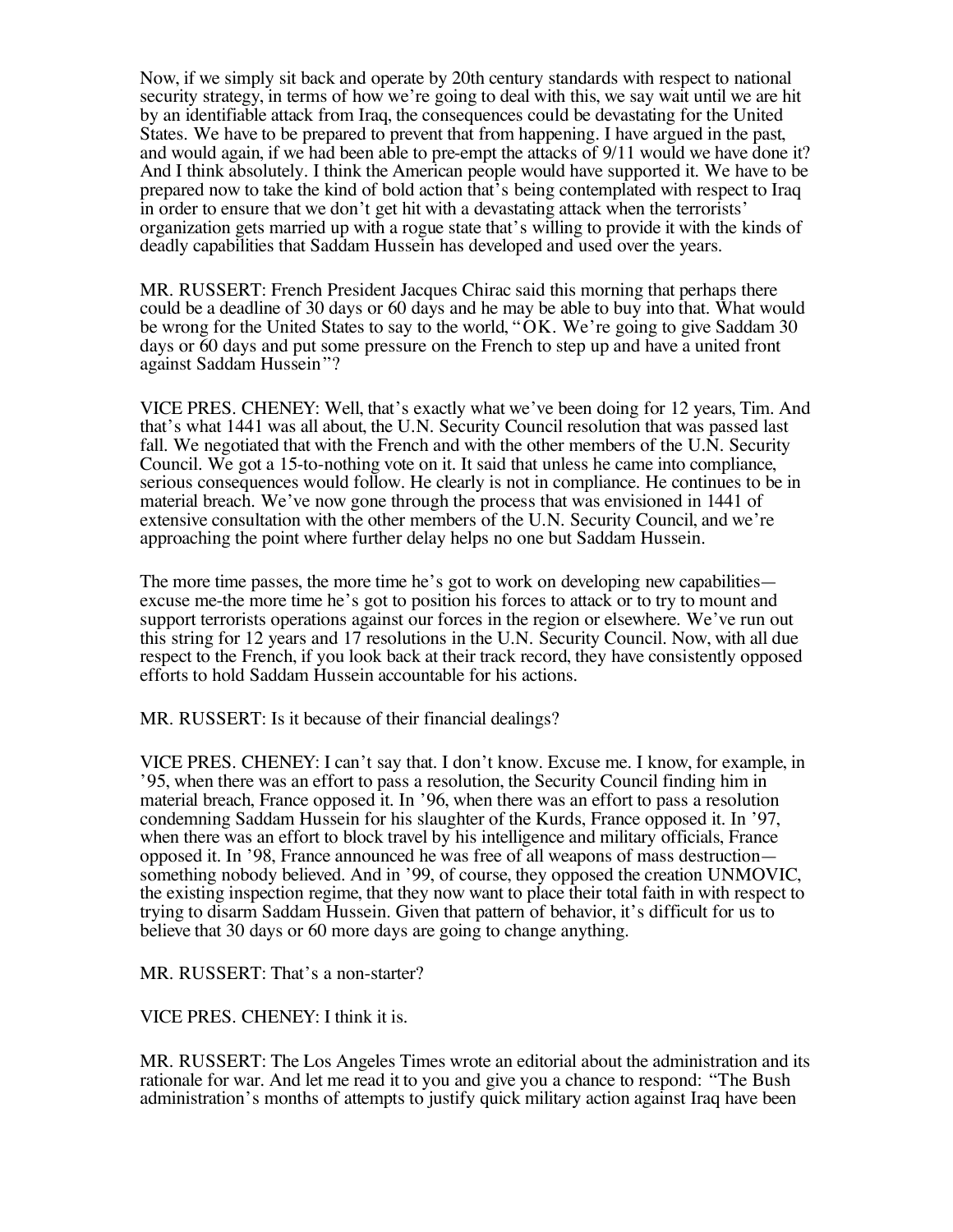confusing and unfocused. It kept giving different reasons for invasion. First, it was to disarm Hussein and get him out. Then, as allies got nervous about outside nations deciding 'regime change,' the administration for a while rightly stressed disarmament only. Next, the administration was talking about 'nation-building' and using Iraq as the cornerstone of creating democracy in the Arab/Muslim world. And that would probably mean U.S. occupation of Iraq for some unspecified time, at open-ended cost. Then, another tactic: The administration tried mightily, and failed, to show a connection between Hussein and the 9/11 perpetrators, Al Qaeda. Had there been real evidence that Hussein was behind the 9/11 attacks, Americans would have lined up in support of retaliation."

What do you think is the most important rationale for going to war with Iraq?

VICE PRES. CHENEY: Well, I think I've just given it, Tim, in terms of the combination of his development and use of chemical weapons, his development of biological weapons, his pursuit of nuclear weapons.

MR. RUSSERT: And even though the International Atomic Energy Agency said he does not have a nuclear program, we disagree?

VICE PRES. CHENEY: I disagree, yes. And you'll find the CIA, for example, and other key parts of our intelligence community disagree. Let's talk about the nuclear proposition for a minute. We've got, again, a long record here. It's not as though this is a fresh issue. In the late '70s, Saddam Hussein acquired nuclear reactors from the French. 1981, the Israelis took out the Osirak reactor and stopped his nuclear weapons development at the time. Throughout the '80s, he mounted a new effort. I was told when I was defense secretary before the Gulf War that he was eight to 10 years away from a nuclear weapon. And we found out after the Gulf War that he was within one or two years of having a nuclear weapon because he had a massive effort under way that involved four or five different technologies for enriching uranium to produce fissile material.

We know that based on intelligence that he has been very, very good at hiding these kinds of efforts. He's had years to get good at it and we know he has been absolutely devoted to trying to acquire nuclear weapons. And we believe he has, in fact, reconstituted nuclear weapons. I think Mr. ElBaradei frankly is wrong. And I think if you look at the track record of the International Atomic Energy Agency and this kind of issue, especially where Iraq's concerned, they have consistently underestimated or missed what it was Saddam Hussein was doing. I don't have any reason to believe they're any more valid this time than they've been in the past.

MR. RUSSERT: During the 2000 campaign you were on the program when we were talking about the Persian Gulf War and looking back and I asked whether you had any regrets about taking Saddam out at that time. And you said no. And then you added this, and I want to talk about it. Let's watch:

(Videotape, August 27, 2000):

MR. CHENEY: Conversations I had with leaders in the region afterwards, they all supported the decision that was made not to go to Baghdad. They were concerned that we not get into a position where we shifted, instead of being the leader of an international coalition to roll back Iraqi aggression, to one in which we were an imperialist power willy- nilly moving into capitals in that part of the world taking down governments.

(End videotape)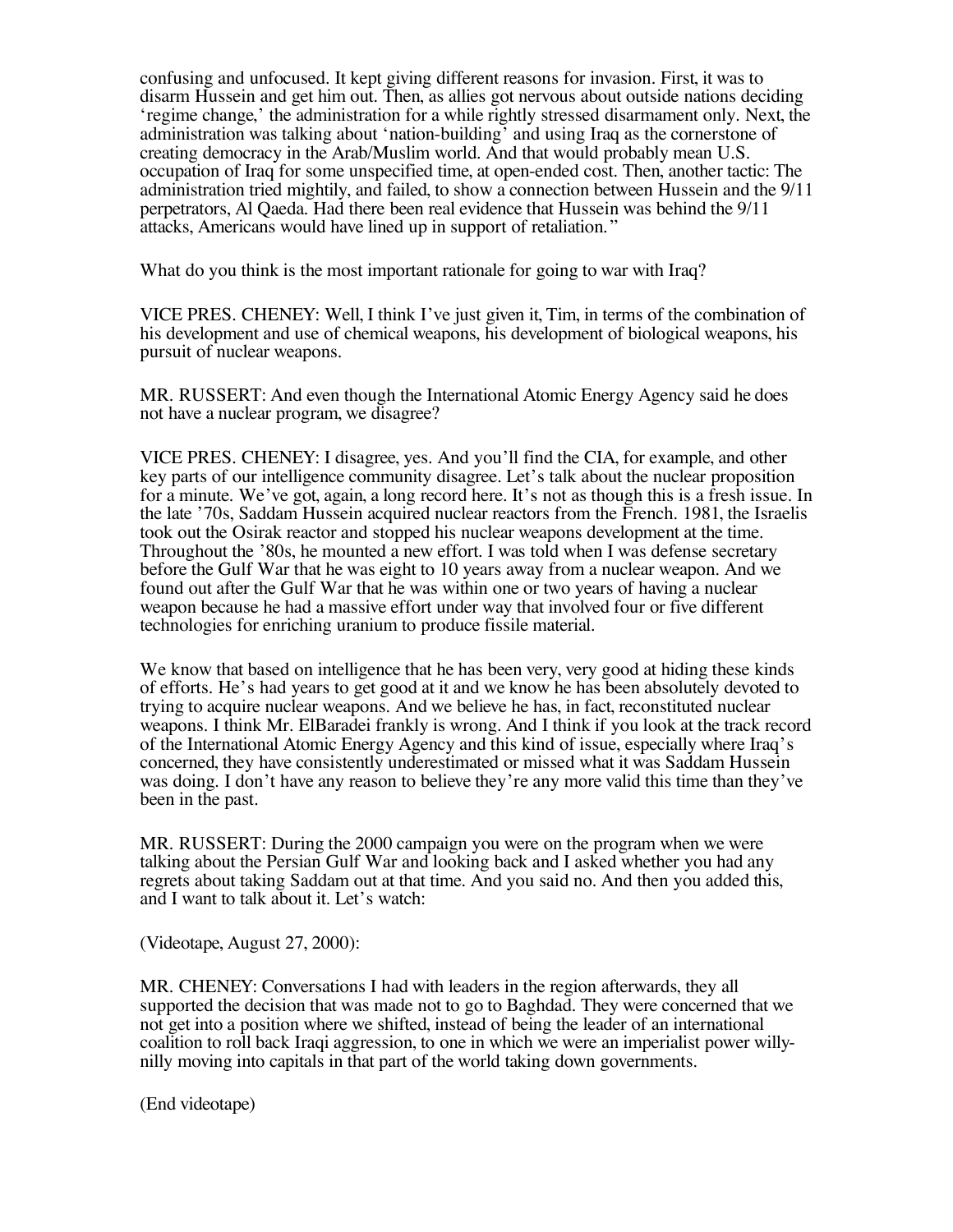MR. RUSSERT: "Imperialist power," "moving willy-nilly," "taking down governments." Is that how we're going to be perceived this time?

VICE PRES. CHENEY: Well, I hope not, Tim. Of course, in '91, there was a general consensus that we'd gone as far as we should. We'd achieved our objectives when we liberated Kuwait and that we shouldn't go on to Baghdad. But there were several assumptions that was based on. One that all those U.N. Security Council resolutions would be enforced. None of them has been. That's the major difference. And it was based on the proposition that Saddam Hussein probably wouldn't survive. Most of the experts believed based upon the severe drubbing we administered to his forces in Kuwait that he was likely to be overthrown or ousted. Of course, that didn't happen. He's proven to be a much tougher customer than anybody expected.

We're now faced with a situation, especially in the aftermath of  $9/11$ , where the threat to the United States is increasing. And over time, given Saddam's posture there, given the fact that he has a significant flow of cash as a result of the oil production of Iraq, it's only a matter of time until he acquires nuclear weapons. And in light of that, we have to be prepared, I think, to take the action that is being contemplated. Doesn't insist that he be disarmed and if the U.N. won't do it, then the United States and other partners of the coalition will have to do that.

Now, I think things have gotten so bad inside Iraq, from the standpoint of the Iraqi people, my belief is we will, in fact, be greeted as liberators. And the president's made it very clear that our purpose there is, if we are forced to do this, will in fact be to stand up a government that's representative of the Iraqi people, hopefully democratic due respect for human rights, and it, obviously, involves a major commitment by the United States, but we think it's a commitment worth making. And we don't have the option anymore of simply laying back and hoping that events in Iraq will not constitute a threat to the U.S. Clearly, 12 years after the Gulf War, we're back in a situation where he does constitute a threat.

MR. RUSSERT: If we do in fact go into Iraq, would a military operation be successful without the apprehension or death of Saddam Hussein?

VICE PRES. CHENEY: Our objective will be, if we go in, to defeat whatever forces oppose us, to take down the government of Saddam Hussein, and then to follow on with a series of actions such as eliminating all the weapons of mass destruction, finding where they are and destroying them, preserving the territorial integrity of Turkey. As I say, standing up a broadly representative government that's preserving the territorial integrity of Iraq and standing up a broadly representative government of the Iraqi people. Those will be our objectives.

Now, what happens to Saddam Hussein, obviously, is of great interest. My guess is under those circumstances, he's likely to be captured if he's not first killed, perhaps by his own people. But the objective isn't necessarily him per se, but it clearly is to get rid of his government and to put a new one in its place. And that's what we think is required in order to achieve the objectives of eliminating his WMD, etc.

But I don't want to say, you know—I can't predict what's going to happen to Saddam Hussein, in particular. Conceivably, he could be captured and ultimately held for trial by the Iraqi government, maybe treated as a war criminal. There are lots of possibilities. He might flee, which, obviously, would be an improvement over the current situation.

MR. RUSSERT: But no Iraqi would step forward as an alternative as long as Saddam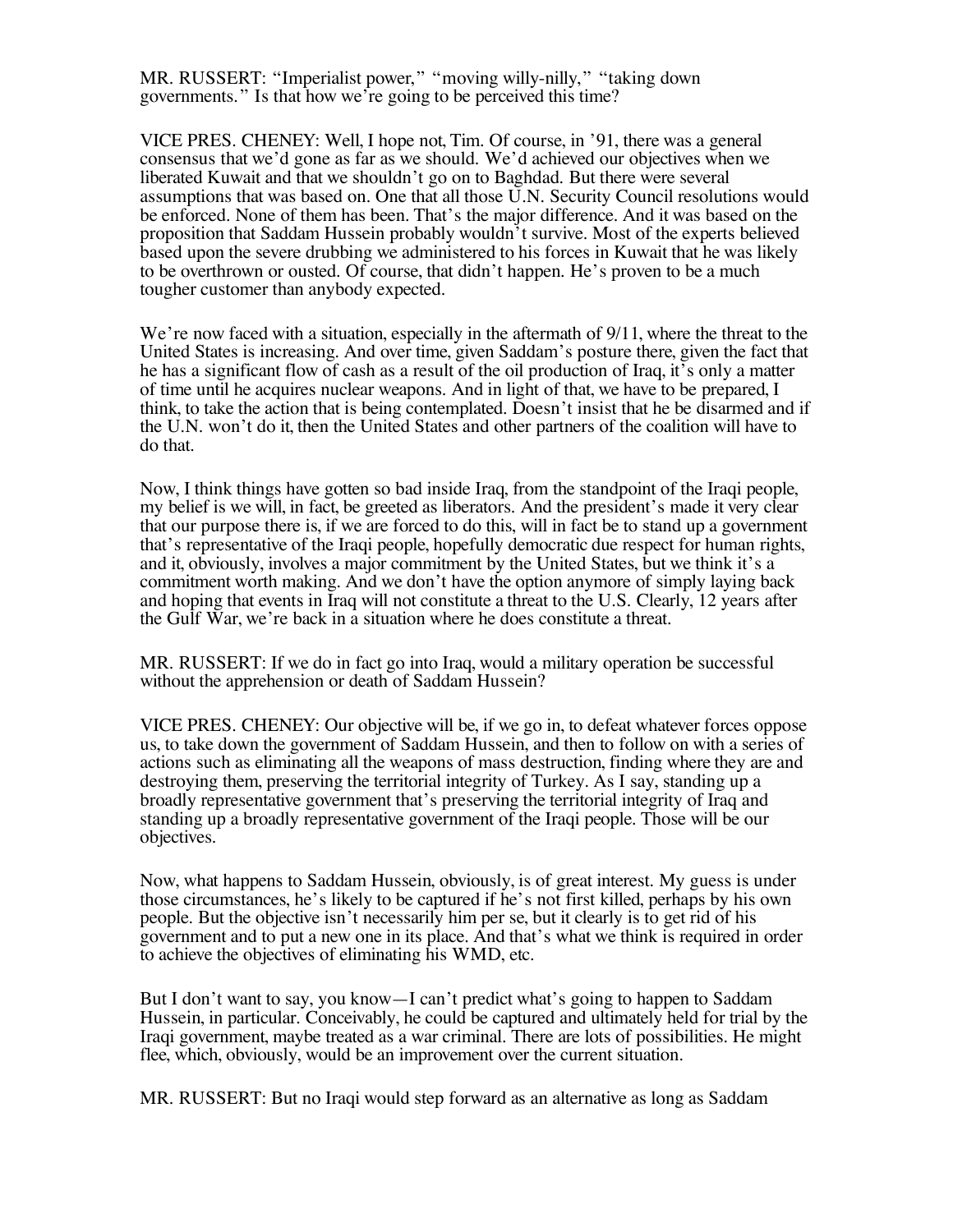Hussein is hovering out there not captured?

VICE PRES. CHENEY: That's possible. But I'm not sure where he would go. I mean, the fact of the matter is this is not a man who is an aesthetic like Osama bin Laden who is willing to go live in a cave for a long period of time and be cut off from the outside world. This is a man who's used to his palaces and his luxuries. I think he would find it very difficult. I also think that the hatred and animosity of the Iraqi people towards Saddam Hussein, based on the fact that he has been responsible—Human Rights Watch estimates he's been responsible for the death of as many as a million Iraqi citizens over the course of his tenure. And given his track record of absolute brutality, with respect to his opponents, I think the people in Iraq today, whatever group they are affiliated with, whatever part of the country they live in, the vast majority of them would turn him in in a minute if, in fact, they thought they could do so safely.

MR. RUSSERT: If your analysis is not correct, and we're not treated as liberators, but as conquerors, and the Iraqis begin to resist, particularly in Baghdad, do you think the American people are prepared for a long, costly, and bloody battle with significant American casualties?

VICE PRES. CHENEY: Well, I don't think it's likely to unfold that way, Tim, because I really do believe that we will be greeted as liberators. I've talked with a lot of Iraqis in the last several months myself, had them to the White House. The president and I have met with them, various groups and individuals, people who have devoted their lives from the outside to trying to change things inside Iraq. And like Kanan Makiya who's a professor at Brandeis, but an Iraqi, he's written great books about the subject, knows the country intimately, and is a part of the democratic opposition and resistance. The read we get on the people of Iraq is there is no question but what they want to the get rid of Saddam Hussein and they will welcome as liberators the United States when we come to do that.

Now, if we get into a significant battle in Baghdad, I think it would be under circumstances in which the security forces around Saddam Hussein, the special Republican Guard, and the special security organization, several thousand strong, that in effect are the close-in defenders of the regime, they might, in fact, try to put up such a struggle. I think the regular army will not. My guess is even significant elements of the Republican Guard are likely as well to want to avoid conflict with the U.S. forces, and are likely to step aside.

Now, I can't say with certainty that there will be no battle for Baghdad. We have to be prepared for that possibility. But, again, I don't want to convey to the American people the idea that this is a cost-free operation. Nobody can say that. I do think there's no doubt about the outcome. There's no question about who is going to prevail if there is military action. And there's no question but what it is going to be cheaper and less costly to do it now than it will be to wait a year or two years or three years until he's developed even more deadly weapons, perhaps nuclear weapons. And the consequences then of having to deal with him would be far more costly than will be the circumstances today. Delay does not help.

MR. RUSSERT: The army's top general said that we would have to have several hundred thousand troops there for several years in order to maintain stability.

VICE PRES. CHENEY: I disagree. We need, obviously, a large force and we've deployed a large force. To prevail, from a military standpoint, to achieve our objectives, we will need a significant presence there until such time as we can turn things over to the Iraqis themselves. But to suggest that we need several hundred thousand troops there after military operations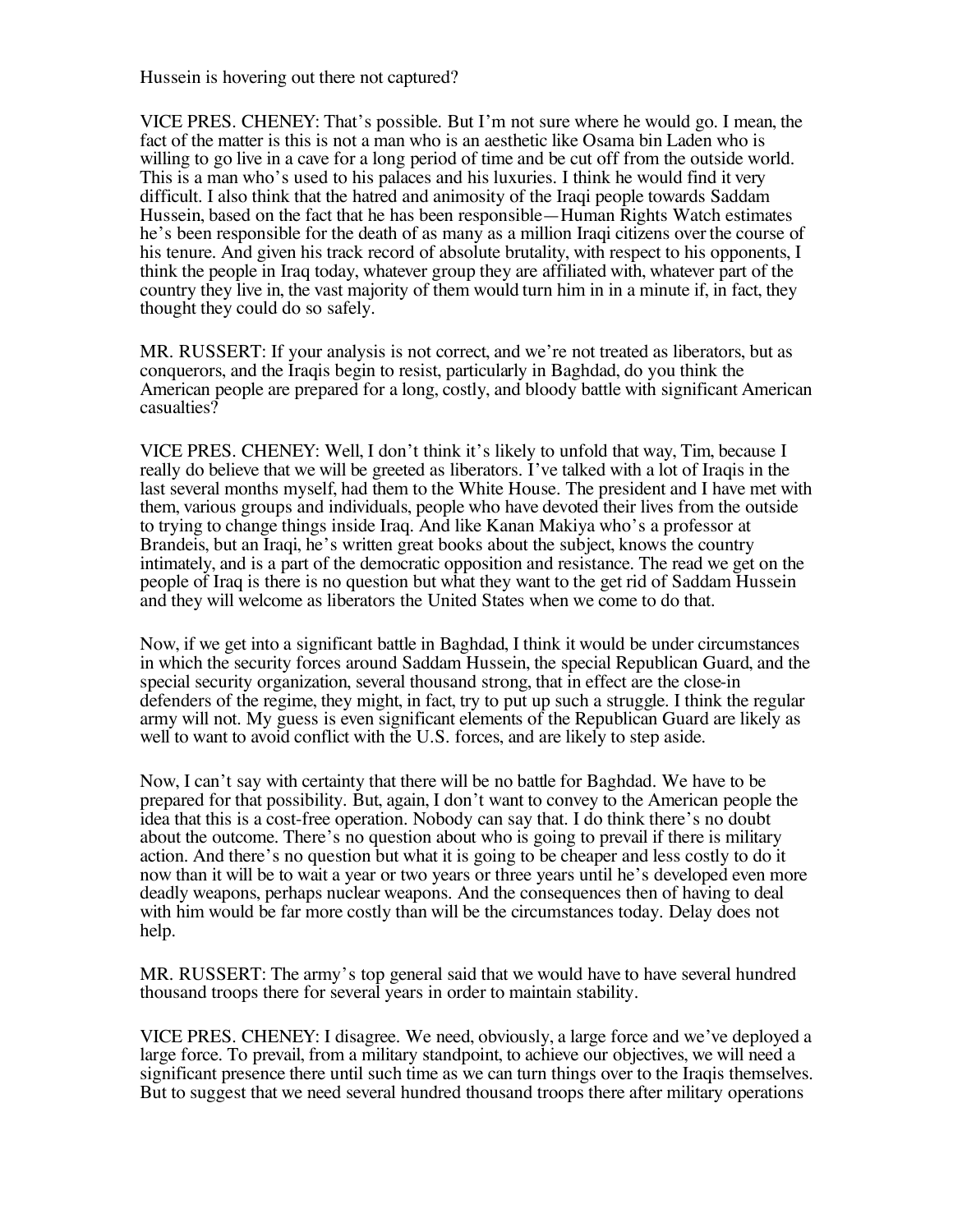cease, after the conflict ends, I don't think is accurate. I think that's an overstatement.

MR. RUSSERT: We have had 50,000 troops in Kosovo for several years, a country of just five million people. This is a country of 23 million people. It will take a lot in order to secure it.

VICE PRES. CHENEY: Well, but we've significantly drawn down our forces in Kosovo and in the Balkans. There's no question but what we'll have to have a presence there for a period of time. It is difficult now to specify how long. We will clearly want to take on responsibilities in addition to conducting military operations and eliminating Saddam Hussein's regime. We need to be prepared to provide humanitarian assistance, medical care, food, all of those other things that are required to have Iraq up and running again. And we are well-equipped to do that. We have got a lot of effort that's gone into that.

But the—again, I come back to this proposition—Is it cost-free? Absolutely not. But the cost is far less than it will be if we get hit, for example, with a weapon that Saddam Hussein might provide to al-Qaeda, the cost to the United States of what happened on 9/11 with billions and billions of dollars and 3,000 lives. And the cost will be much greater in a future attack if the terrorists have access to the kinds of capabilities that Saddam Hussein has developed.

MR. RUSSERT: Every analysis said this war itself would cost about \$80 billion, recovery of Baghdad, perhaps of Iraq, about \$10 billion per year. We should expect as American citizens that this would cost at least \$100 billion for a two-year involvement.

VICE PRES. CHENEY: I can't say that, Tim. There are estimates out there. It's important, though, to recognize that we've got a different set of circumstances than we've had in Afghanistan. In Afghanistan you've got a nation without significant resources. In Iraq you've got a nation that's got the second-largest oil reserves in the world, second only to Saudi Arabia. It will generate billions of dollars a year in cash flow if they get back to their production of roughly three million barrels of oil a day, in the relatively near future. And that flow of resources, obviously, belongs to the Iraqi people, needs to be put to use by the Iraqi people for the Iraqi people and that will be one of our major objectives.

But the point is this is not a nation without resources, and when it comes time to rebuild and to make the kinds of investments that are going to be required to give them a shot at achieving a truly representative government, a successful government, a government that can defend itself and protect its territorial integrity and look to the interests of its people, Iraq starts with significant advantages. It's got a well- trained middle class, a highly literate work force, a high degree of technical sophistication. This is a country that I think, but for the rule of Saddam Hussein and his brutality and his diversion of the nation's resources and his pursuit of weapons of mass destruction, can be one of the leading, perhaps the leading state in that part of the world in terms of developing a modern state and the kind of lifestyle that its people are entitled to.

MR. RUSSERT: And you are convinced the Kurds, the Sunnis, the Shiites will come together in a democracy?

VICE PRES. CHENEY: They have so far. One of the things that many people forget is that the Kurds in the north have been operating now for over 10 years under a sort of  $\overline{U}$ .S.provided umbrella with respect to the no-fly zone, and they have established a very strong, viable society with elements of democracy an important part of it. They've had significant successes in that regard and they're eager to work with the rest of Iraq, that portion of it that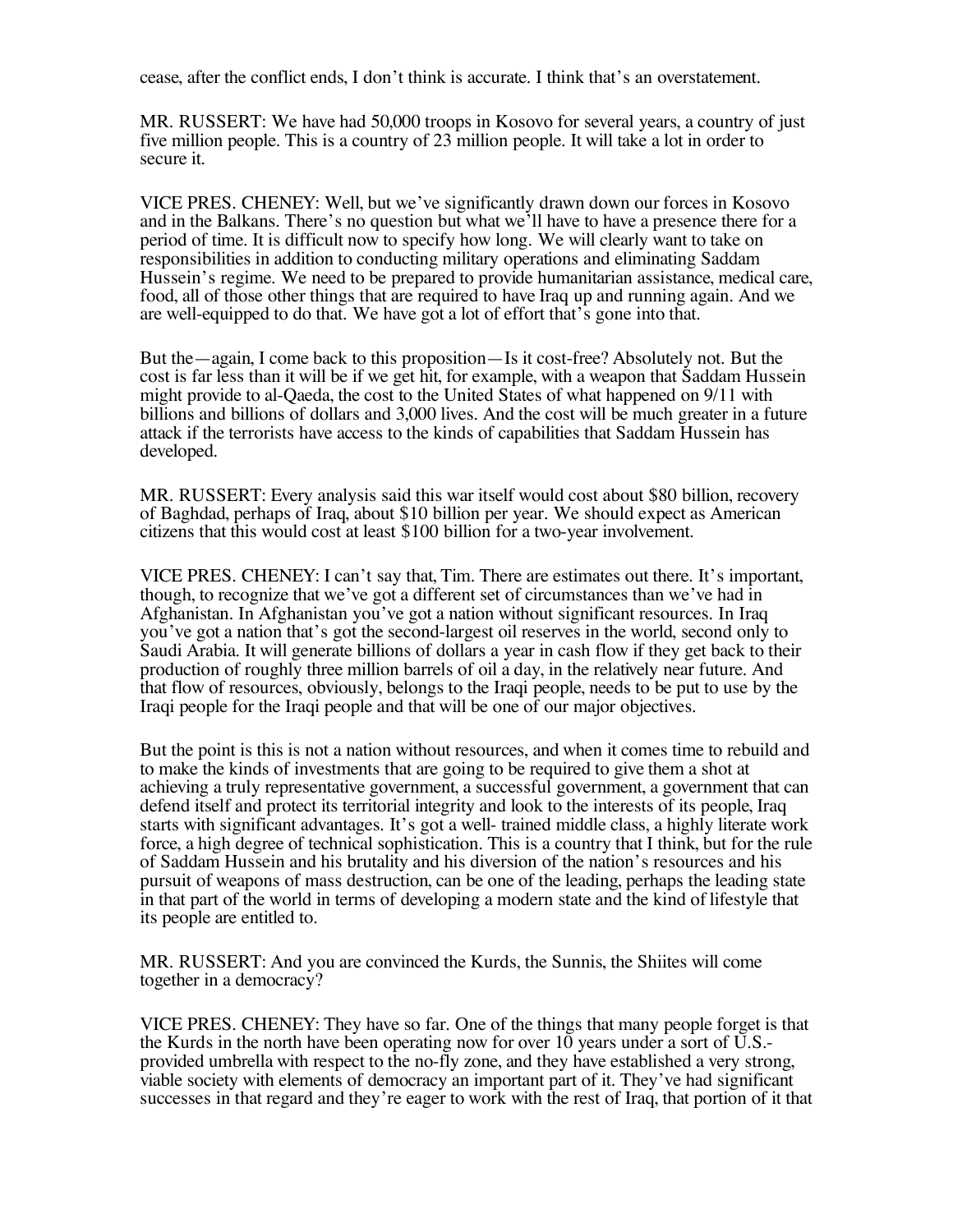still governs Saddam Hussein. And if you look at the opposition, they've come together, I think, very effectively, with representatives from Shia, Sunni and Kurdish elements in the population. They understand the importance of preserving and building on an Iraqi national identity. They don't like to have the U.S., for example, come in and insist on dealing with people sort of on a hyphenated basis—the Iraqi-Shia, Iraqi-Sunni—but rather to focus on Iraq as a nation and all that it can accomplish as a nation, and we try to be sensible to those concerns. I think the prospects of being able to achieve this kind of success, if you will, from a political standpoint, are probably better than they would be for virtually any other country and under similar circumstances in that part of the world.

MR. RUSSERT: Ten days ago, the president had a news conference and said this, and let me show you:

(Videotape, March 6, 2003):

PRESIDENT GEORGE W. BUSH: No matter what the whip count is, we're calling for the vote. We want to see people stand up and say what their opinion is about Saddam Hussein and the utility of the United Nations Security Council, and so you bet. It's time for people to show their cards, let the world know where they stand when it comes to Saddam.

(End videotape)

MR. RUSSERT: Are we going to demand a second vote in the United Nations to show their cards?

VICE PRES. CHENEY: Well, it has a certain appeal, Tim. The president will address that issue today when he meets in the Azores with Prime Minister Aznar from Spain and Prime Minster Blair from Great Britain. The decision has to be made about whether or not we call for a vote and that's something they'll address. Within a few hours, you'll be able to ask the president that directly. He'll hold a press conference, I'm sure, when he finishes meeting with his colleagues.

MR. RUSSERT: Brent Scowcroft, a man you know well, the national security adviser to former President Bush, when you were secretary of defense, talked to the National Journal and said this, and let me lay it out: "I'm puzzled as to where President Bush stands on the issue of our traditional alliances such as NATO, because during the campaign he made some strong statements about putting more stock in them. Clearly, that hasn't happened. Part of the Bush administration clearly believes that as a uperpower, we must take advantage of this opportunity to change the world for the better, and we don't need to go out of our way to accommodate alliances, partnerships or friends in the process, because that would too constraining.

"[This doctrine of continually letting each mission to define the coalition and relying almost solely on ad hoc] coalitions of the willing is fundamentally fatally flawed. As we've seen in the debate about Iraq, it's already given us an image of arrogance and unilateralism, and we're paying a very high price for that image. If we get to the point where everyone secretly hopes the United States gets a black eye because we're so obnoxious, then we'll be totally hamstrung in the war on terror. We'll be like Gulliver with the Lilliputians."

Brent Scowcroft, arrogance, black eye. Eighty-five percent of Spain, 86 percent of Germans, 91 percent of Russians, all against this war. What happened? How did we lose a PR battle against Saddam Hussein in the world, and why would Brent Scowcroft say those kinds of things?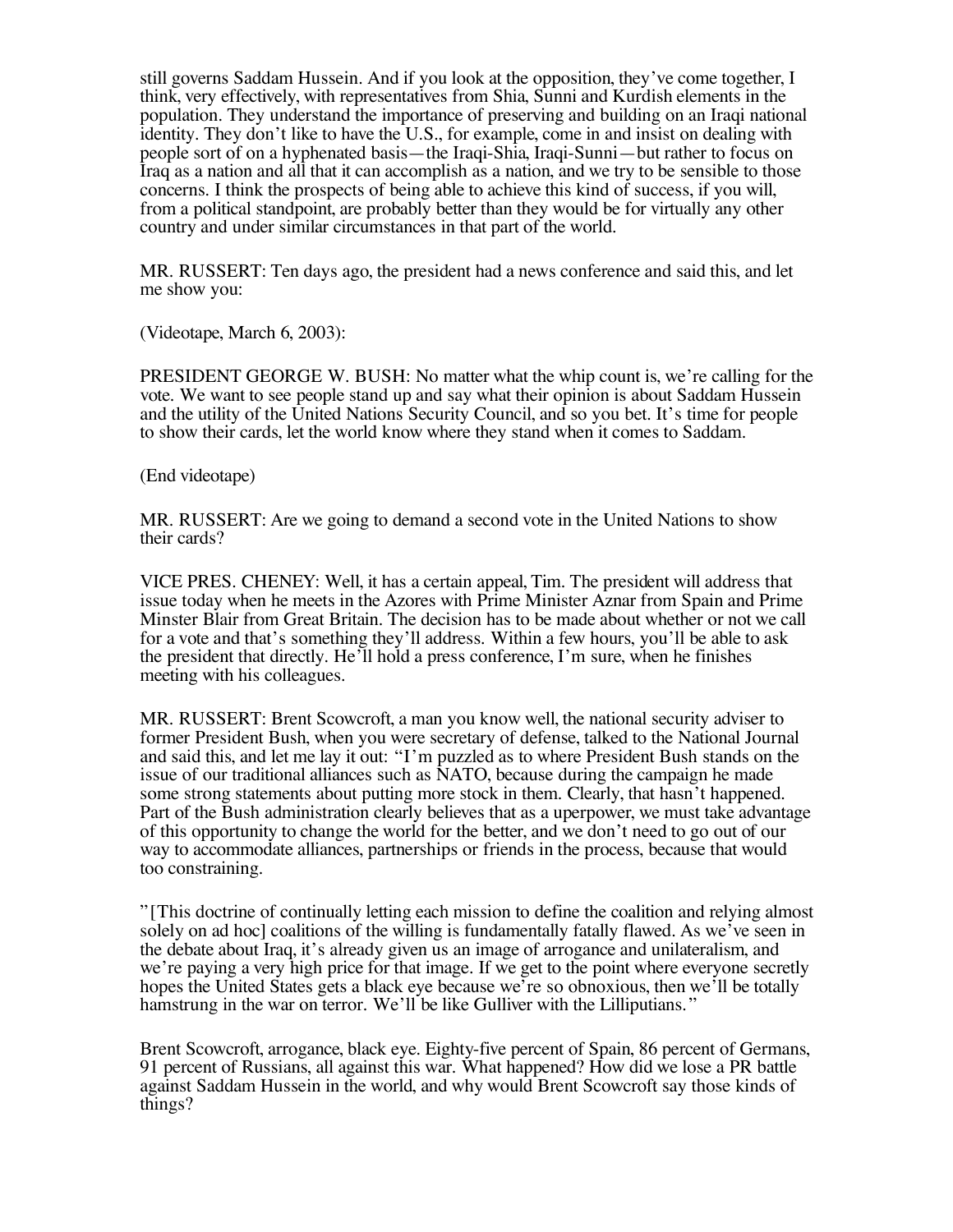VICE PRES. CHENEY: Well, I have great affection for Brent. We've been friends for a long time. He is occasionally wrong, and this is one of those occasions.I think it's important—I don't want to underestimate the extent of which there are differences here between the United States and our allies on these issues, but it helps to understand that, Tim, I think if we backoff and try to put this in historical perspective. I do think that 9/11 is maybe a historic watershed, that the world is fundamentally different on the front side of that than it was on the backside, on the 21st century side, if you will, than it was on the 20th century side, that the United States and the president have been forced to come to grips with issues that are allies to date have not yet had to come to grips with, that the problem, once you look at 9/11—and, again, think back to the past—we had certain strategies and policies and institutions that were built to deal with the conflicts of the 20th century. They may not be the right strategies and policies and institutions to deal with the kind of threat we face now from a nuclear armed al-Qaeda organization, for example, should that development, and we have to find new ways to deal with those threats.

We've been forced, partly because we were hit on  $9/11$ , to come to grips with that very real possibility that the next attack could involve far deadlier weapons than anything the world had ever seen. And then it won't come from a major state such as would have been true during the Cold War, if the Soviet Union had ever launched at the United States. It will come from a handful of terrorists on jihad, committed to die, and then the effort to kill millions of Americans. The rest of the world hasn't really had to come to grips with that yet. They're still, I think, thinking very much in terms of the last century, if you will, in terms of policies and strategies and institutions, and part of the difficulty we're faced with here is we do have, I think, a different perception of the world today, and what's going to be required to secure the United States, than they do. And that, in part, accounts for the current debate and difference of perception, if you will, between Americans and Europeans.

There are other things at work here, too. Clearly, the demise of the Soviet Union. That means that a consensus that existed with respect to what the major threats are disappeared with the end of the Cold War. I think the Europeans tend to look at what they've accomplished within Europe, which is truly remarkable—the integration of Europe, the increasing reduction in the significance of national boundaries, political and economic coming together of those systems, finding ways peacefully to deal with their differences so they didn't repeat what happened in the first half of the 20th century when two world wars started in Europe, and they tend to think that the world operates the way Europe does. We look at that, and I think we have to give them enormous credit for what they've accomplished, but it's also true that they accomplished it in part because we provided them the security umbrella for the last 50 years. It was U.S. military capability that held the Soviet Union in check, that formed the backbone for NATO.

And, now, as we go forward and look at the threat of rogue states and terrorists equipped with deadly weapons in the future, the only nation that really has the capability to deal effectively with those threats is the United States. The Brits have got some capability, and they're great allies, and we badly want them on board in any venture we undertake, but the fact of the matter is for most of the others who are engaged in this debate, they don't have the capability to do anything about it anyway.

The suggestion that somehow the war on terror has suffered as a result of the differences over Iraq I don't think is valid. I think what we found is that the cooperation and the intelligence area and the law enforcement area, financial area has been enormously successful, continues to be effective and we've seen it in the arrest in recent weeks of very significant figures in the al-Qaeda organization, including Khalid Shaikh Mohammed just a short time ago.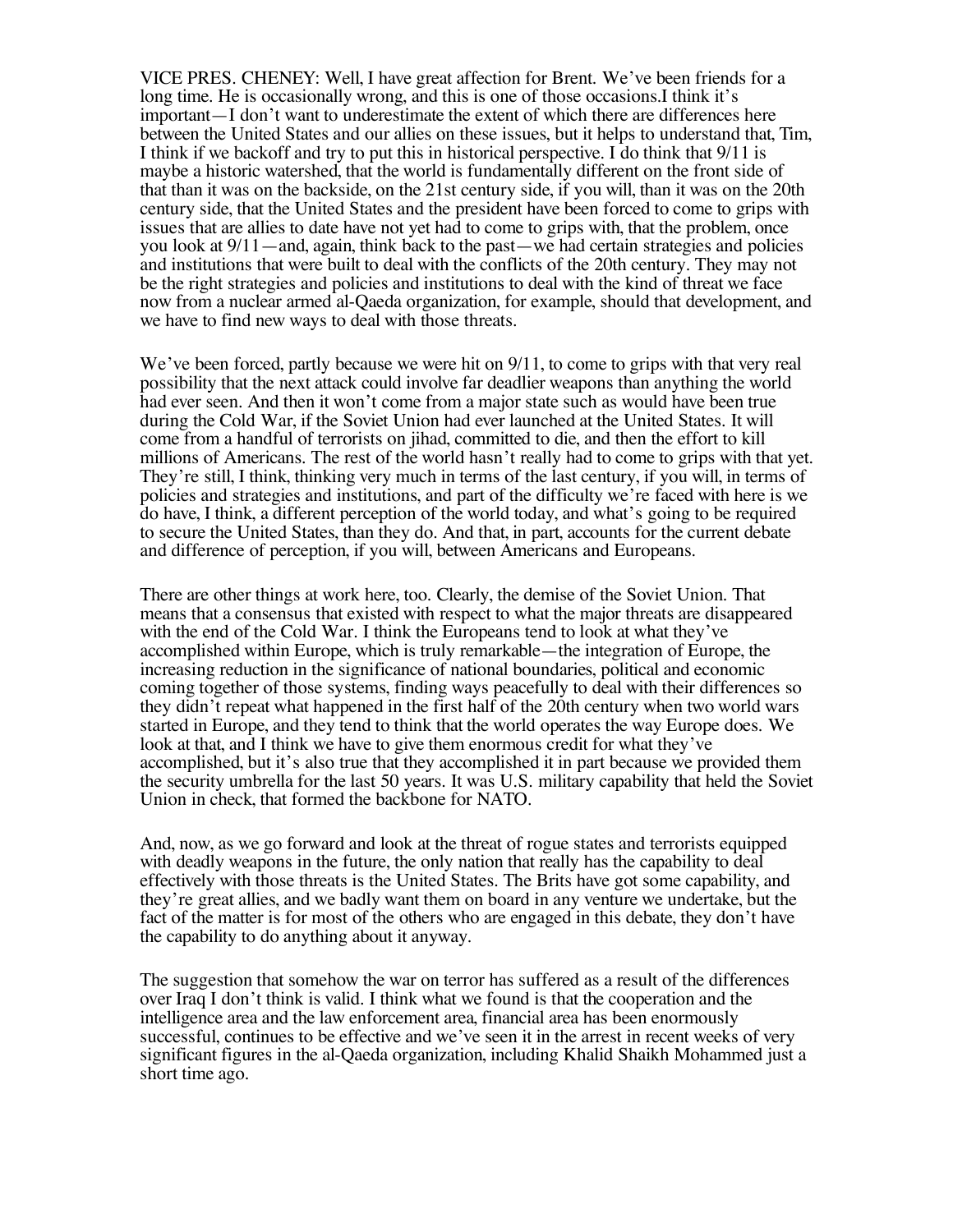MR. RUSSERT: There is a perception, however, if you read any of the papers in Europe and around the world, the constant description of the president as a cowboy, that he wants to go it alone, that the president and you and the administration that was perceived as extremely confident on foreign policy has been stumbling and hasn't reached out and nurtured alliances, that if you mention the president's name-a friend of mine wrote me a letter and said, "It's like a blast furnace. They just respond, saying, 'He just wants to lead the world into war.' " Every other German says that in the poll. Forty-five percent of Britssay that President Bush is a higher risk to world peace than Saddam Hussein. How did we get to this point? And is the competence of the foreign policy of the Bush administration being seriously questioned?

VICE PRES. CHENEY: Well, I start with the terms of responding to that, Tim, with the explanation that I just gave. I think, you know, we're on one side of the divide, if you will, and they're on the other, at this point. I think eventually there will be a coming together in terms of an understanding, if you will and the development...

MR. RUSSERT: No long-term damage to the United Nations?

VICE PRES. CHENEY: Well, I can't say that. I don't think we damaged the United Nations. I think the United Nations up until now has proven incapable of dealing with the threat that Saddam Hussein represents, incapable of enforcing its own resolutions, incapable of meeting the challenge we face in the 21st century of rogue states armed with deadly weapons, possibly sharing them was terrorists.

With respect to the charge about the president, I just think it's dead wrong. I've gotten to know this man very well. I work side-by-side with him every day, seven days a week, you know, 24/7, as they say. He has a great capability that I think is absolutely essential in an effective leader, and that's the ability to cut to the heart of the issue. If I'm looking for analogies, I think Ronald Reagan, and I think of it as Reaganesque in the sense that President Reagan understood, for example, some very basic fundamental facts. He went out at one point and referred to the Soviet Union as empire of evil. Created consternation on both sides of the Atlantic. A lot of hammering, "How could you possibly say the Soviet Union was the empire of evil?" Well, that was, in fact, true. It guided his policy judgments. He, in turn, ultimately led the alliance in the right direction and we ultimately prevailed on the Cold War.

I look at President Bush and I see, for example, his setting a whole new standard about how we're going to deal with terrorist-sponsoring states. In the past, many of our friends in Europe and elsewhere around the world, when they see a state that's sponsored terror, frankly was willing to look the other way, not to hold them accountable for the fact that they were providing sanctuary for people who were out there in the world doing evil things.

After we got hit on 9/11 the president said no more and enunciated the Bush doctrine that we will hold states that sponsor terror, that provide sanctuary for terrorists to account, that they will be treated as guilty as the terrorists themselves of whatever acts are committed from bases on that soil. That's a brand- new departure. We've never done that before. It makes some people very uncomfortable, but it's absolutely essential as part of our strategy for taking down the al-Qaeda organization and for ending the terrorist threat that the United States has been forced to deal with over the years. So the notion that the president is a cowboy—I don't know, is a Westerner, I think that's not necessarily a bad idea. I think the fact of the matter is he cuts to the chase. He is very direct and I find that very refreshing.

Oftentimes, you can get so tangled up in the nuance and the fine points of diplomacy of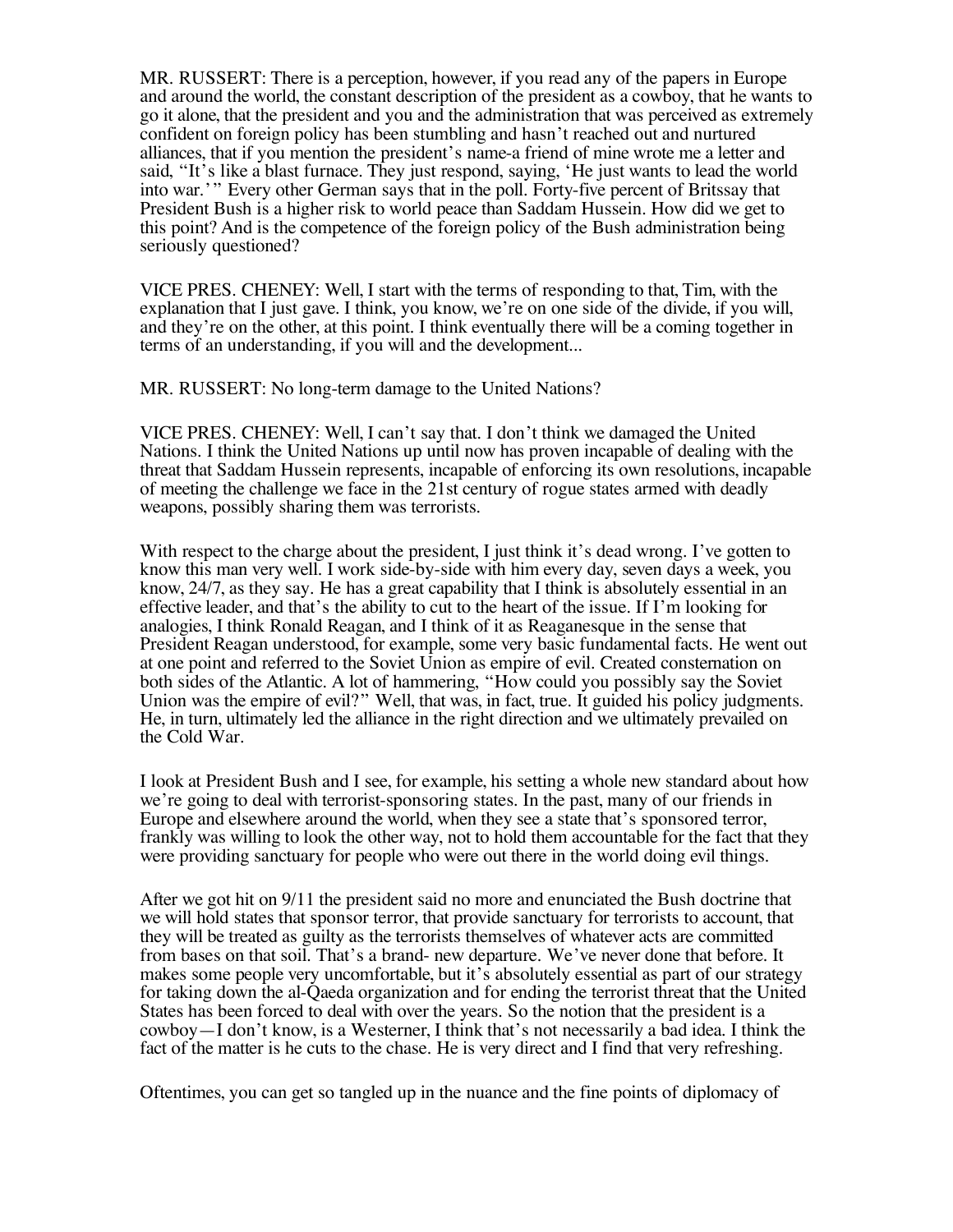dealing with these kind of issues, engage in a large debate but the people who make things happen, the leaders who set the world, if you will, on a new course, deal effectively with these kinds of threats that we've never been faced with before, will be somebody exactly like President Bush. I think he's exactly what the circumstances require.

MR. RUSSERT: Do you believe Saddam Hussein will use chemical weapons against U.S. troops?

VICE PRES. CHENEY: I don't know. I assume he may try. Of course as soon as he does it will be clear to the world we were absolutely right, that he does, in fact, have chemical weapons.

MR. RUSSERT: How will you respond?

VICE PRES. CHENEY: We've got, I think, a military force that is the best equipped in history to deal with this kind of threat. Our troops are well trained. They've got a lot of equipment that's designed specifically to permit them to operate in that kind of an environment. The other thing we have is just overwhelming capabilities in terms of going after an opposing force, the ability to move very fast, combined arms of air, for example, helicopters, artillery, and armor formations. It's going to take a very brave individual to get close enough to our forces to strike at them with a chemical weapon.

MR. RUSSERT: If he did a widespread chemical attack, would we consider responding with nuclear?

VICE PRES. CHENEY: I can't say how we would respond under the circumstances, Tim. We've always adopted the policy that if someone were to use a weapon of mass destruction—chemical, biological or nuclear—against the United States or U.S. forces, we reserve the right to use any means at our disposal to respond. And I'm sure that'll continue to be our policy here. We would not want to telegraph what we might or might not do under those circumstances.

MR. RUSSERT: We have to take a quick break. We'll be right back with more of our conversation with the vice president of the United States, Dick Cheney, right after this.

(Announcements)

MR. RUSSERT: More with Vice President Dick Cheney after this brief station break.

(Announcements)

MR. RUSSERT: And we are back with the vice president. Front page in The New York Times: "Anger On Iraq Seen As New Al-Qaeda Recruiting Tool." The Arab street will rise up, recruit more people. The president has embraced a new road map of the Middle East. Some say that was a political calculation to help with the war in Iraq. What will happen in the Arab street? And will more young Arabs, Muslims sign up to attack the United States?

VICE PRES. CHENEY: I can't predict that, Tim. It's possible. There's another point of view, though, that I think is very valid here, important not to lose sight of, and to some extent the United States has established over the last several years, going back at least to the '80's, an unfortunate practice that we've often failed to respond effectively to attacks on the United States. And I think the impression has grown in that part of the world—I think Osama bin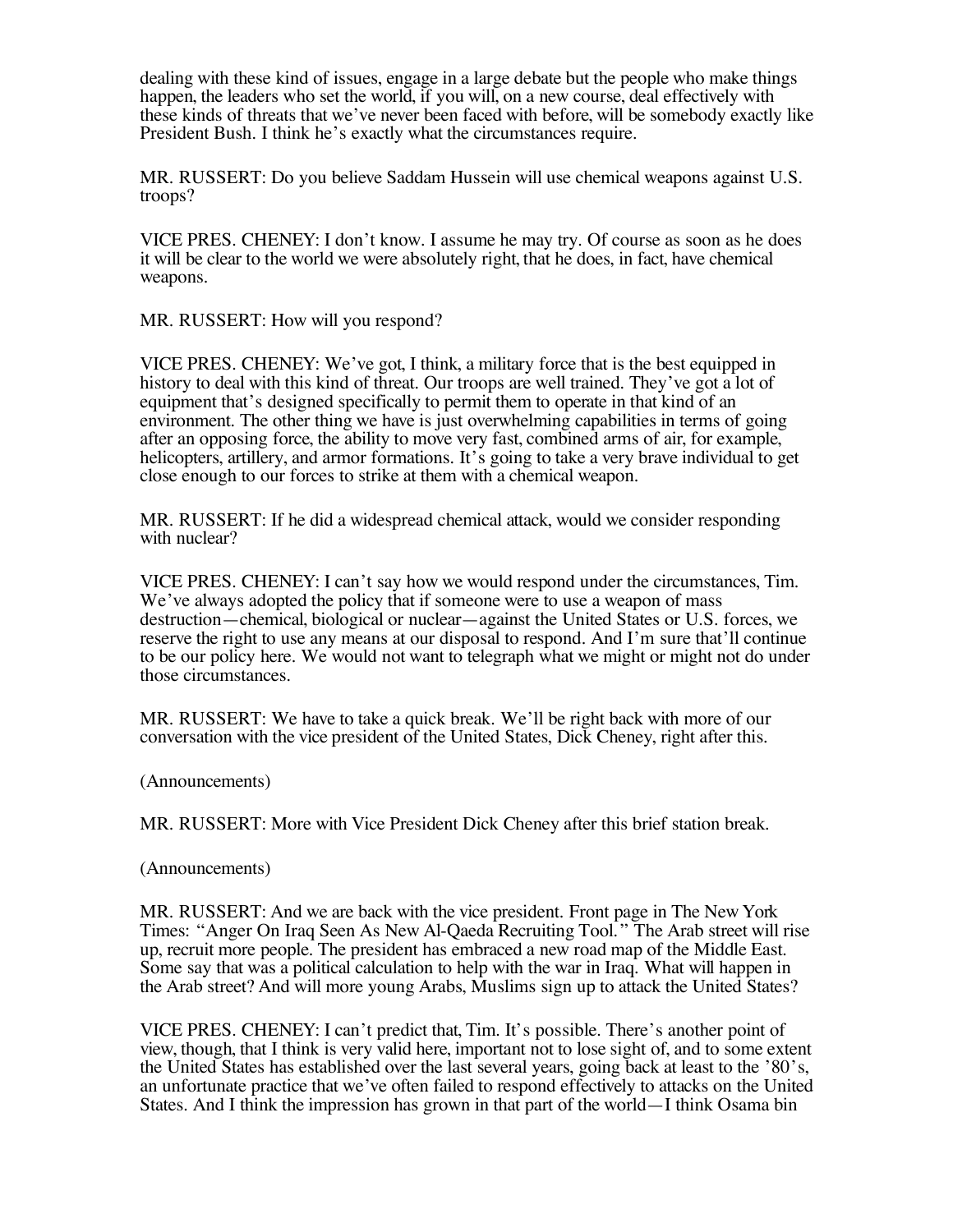Laden believes this and I think Saddam Hussein did, at least up until 9/11—that they could strike the U.S. with impunity, and we had situations in '83 when the Marine barracks was blown up in Beirut. There was no effective U.S. response. In '93 the World Trade Center in New York hit; no effective response. In '96, Khobar Towers, in '98 the east Africa embassy bombings, in 2000, the USS Cole was hit, and each time there was almost no credible response from the United States to those attacks.Everything changed on 9/11 when we got hit here at home and we had a different president in place, who was bound and determined to go forward. And I firmly believe, along with, you know, men like Bernard Lewis, who's one of the great, I think, students of that part of the world, that strong, firm U.S. response to terror and to threats to the United States would go a long way, frankly, towards calming things in that part of the world. People who are moderate, people who want to believe in the United States, and want to support us will be willing to stand up because the United States is going to stand with them and not pull back and disappear when the going gets tough.

One of the keys, for example, with respect to Iraq is our friends in the region have been willing to step up now and be supportive of what we need to do from a military standpoint because they believe this president will do exactly what he says he will do. They don't want to stand up and stick their necks out if the U.S. is then going to fade as we have so often in the past, so...

MR. RUSSERT: But a lot of countries, Mr. Vice President, Turkey, Saudi Arabia, Jordan, Egypt, the neighbors of Saddam, other than Kuwait, are not supportive.

VICE PRES. CHENEY: Well, I think we will find, Tim, that if in fact we have to do this with military force that there will be sighs of relief in many quarters in the Middle East that the United States finally followed through and deal effectively with what they all perceive to be a major threat, but they're all reluctant to stand up if Saddam's still in power and if there's a possibility he will survive once again to threaten them and to threaten their region. So for the United States to follow through here, be determined, be decisive, do exactly what we said we were going to do, I think we'll find we've got far more friends out there than many people think.

MR. RUSSERT: And Jordan and Pakistan and countries like that will be stable?

VICE PRES. CHENEY: I think so. I think weakness, vacillation, and unwillingness of the United States to stand with our friends, that is provocative. It's encouraged people like Osama bin Laden, as I say, to launch repeated strikes against the United States, and our people overseas and here at home, with the view that he could, in fact, do so with impunity and now he knows different.

MR. RUSSERT: North Korea an imminent threat; they have a nuclear bomb, perhaps on line to build six more by June. Why not have a pre-emptive military strike against North Korea or at least sit down with them, one-on-one, and try to resolve that crisis?

VICE PRES. CHENEY: The situation in North Korea is very serious. We recognize that. We are thoroughly engaged diplomatically in an effort to deal with it. Each set of circumstances we're faced with around the world is different. It doesn't automatically mean an approach that makes sense in Iraq is necessarily an approach that would make sense in North Korea. North Korea, we think the key is a multilateral approach. Everybody always wants us to be multilateral and we think it's appropriate here.

The matter has been referred to the U.N. Security Council now from the International Atomic Energy Agency when North Korea violated their existing safeguards agreements.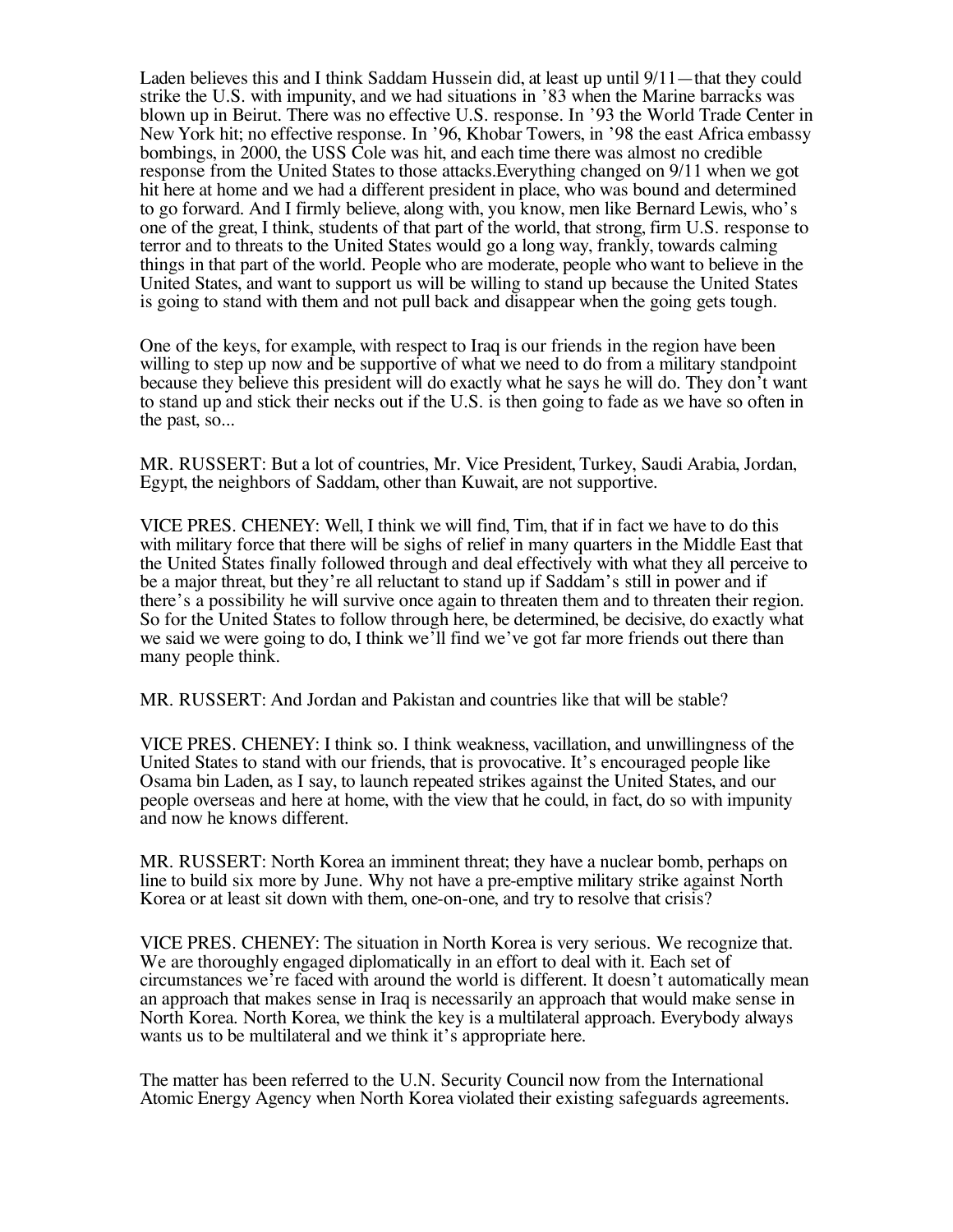That's been now referred to the U.N. The U.N.'s going to have to come to grips with it.

But it also is important that our friends in the region deal effectively with it. Though, they're far more directly affected than we are—Japan, South Korea and especially China—the idea of a nuclear-armed North Korea with ballistic missiles to deliver those will, I think, probably set off an arms race in that part of the world, and others, perhaps Japan, for example, may be forced to consider whether or not they want to readdress the nuclear question. That's not in China's interest, and we've been working with China, with Japan and Korea—I'm going to be out there next month; Colin Powell was recently there to try to put together effective international approach to North Korea to make it clear to them that it is not in their interest to proceed with building more nuclear weapons.

MR. RUSSERT: What's after Iraq? Will we consider military action to pre-empt the nuclear program of North Korea, of Iran?

VICE PRES. CHENEY: Tim, I didn't come this morning to announce any new military ventures or, frankly, to take any off the table. We haven't thought in those terms. The fact of the matter is we hope we can deal with those issues by peaceful means wherever that kind of problem arises. It's one of the reasons the president tried so hard to have the U.N. Security Council be effective with respect to the Iraq question is because there are these other issues out there. They are best addressed if possible through the U.N. Security Council. But it'll only work if the council is going to be a meaningful organization that is prepared to enforce its own resolutions. Up till now they haven't been willing to do that. We hope they will do it. And I'm sure we'll continue to take an international approach to address this proliferation question.

But it is a major issue and you've touched on it this morning, that I think back on the discussions we've had in years past, we've worried about the possibility of proliferation. But it is now here. It's a real threat, and it's growing. There are increasing number of nations out there that are looking to acquire these capabilities and the world would be radically different if some of these rogue regimes do, in fact, acquire that capability.

MR. RUSSERT: A front page all across the world, this mystery illness, this flu-type illness from Asia that antibiotics do not seem to be able to treat. Do you know anything about that?

VICE PRES. CHENEY: No more than what I've seen in the press. The information that's available to us is public. The World Health Organization has put out a worldwide alert, which is unique. It doesn't happen very often. Our folks down at the CDC, the Center for Disease Control in Atlanta, are actively engaged in it. We don't know what it is. We don't know the cause of it at this point. It is very worrisome because it appears to spread from whoever has got it to the health-care workers caring for them. It appears to be moving fairly rapidly starting in Asia. We're, obviously, working very hard to try to identify it as soon as possible and figure out how to deal with it.

MR. RUSSERT: Any suggestion it's terrorism?

VICE PRES. CHENEY: There's none to date.

MR. RUSSERT: How's your health?

VICE PRES. CHENEY: Good. No complaints.